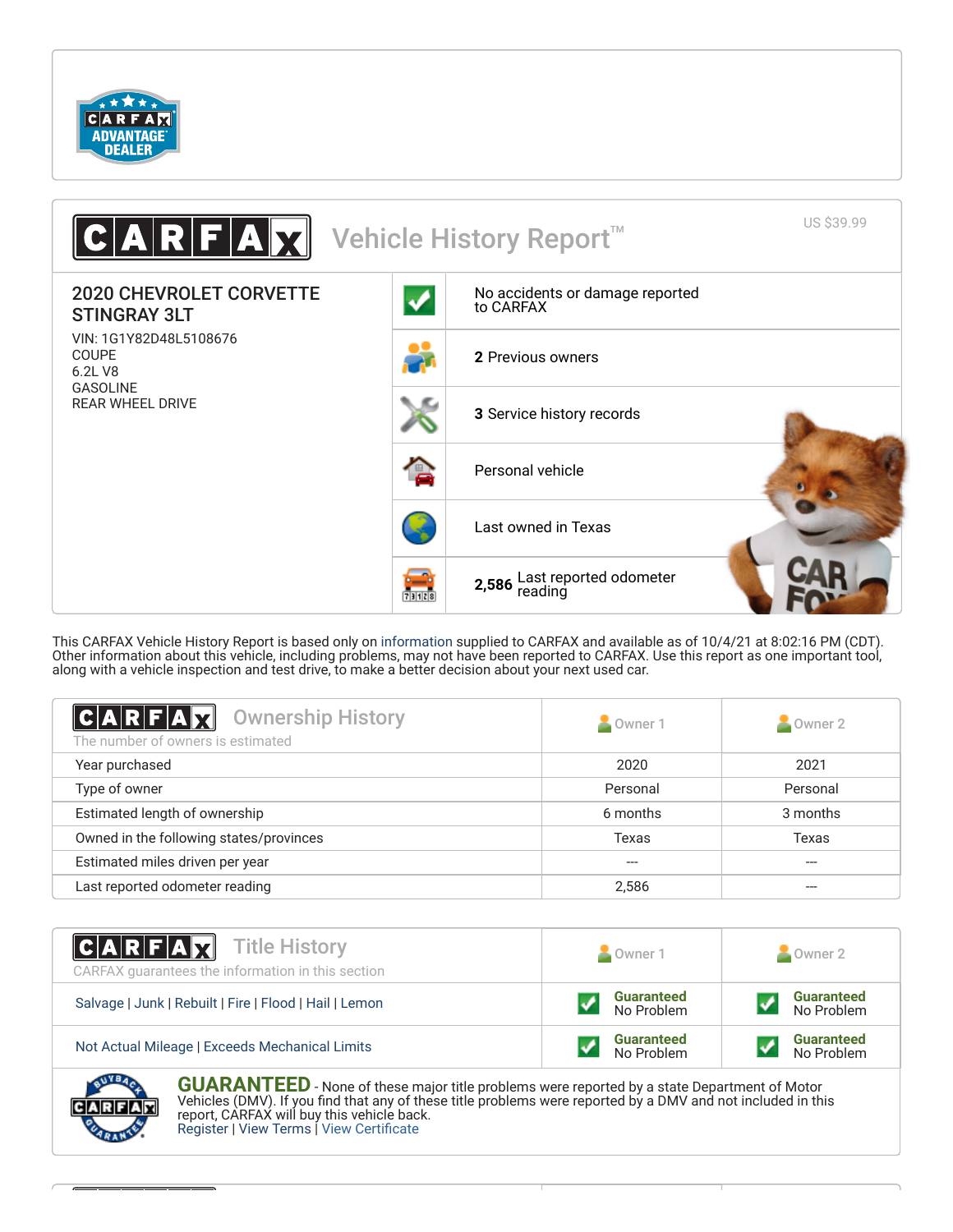| <b>Additional History</b><br><b>CARFA</b><br>Not all accidents / issues are reported to CARFAX                                | Owner 1                                     | $\sim$ Owner 2           |
|-------------------------------------------------------------------------------------------------------------------------------|---------------------------------------------|--------------------------|
| <b>Total Loss</b><br>No total loss reported to CARFAX.                                                                        | No Issues Reported                          | No Issues Reported<br>✔  |
| <b>Structural Damage</b><br>No structural damage reported to CARFAX.                                                          | No Issues Reported                          | No Issues Reported<br>✔  |
| <b>Airbag Deployment</b><br>No airbag deployment reported to CARFAX.                                                          | No Issues Reported                          | No Issues Reported<br>✓  |
| Odometer Check<br>No indication of an odometer rollback.                                                                      | $\blacktriangledown$<br>No Issues Indicated | No Issues Indicated<br>✔ |
| Accident / Damage<br>No accidents or damage reported to CARFAX.                                                               | No Issues Reported                          | No Issues Reported<br>✔  |
| <b>Manufacturer Recall</b><br>No open recalls reported to CARFAX. Check for open recalls on GM<br>vehicles at recalls.gm.com. | No Recalls<br>Reported                      | No Recalls<br>Reported   |
| <b>Basic Warranty</b><br>Original warranty estimated to have 25 months or 33,414 miles remaining.                             | <b>Warranty Active</b>                      | <b>Warranty Active</b>   |

<span id="page-1-0"></span>

|            |                 |                | <b>CARFAX</b> Detailed History                                                                                                                    |                                                                                                                                                                      |
|------------|-----------------|----------------|---------------------------------------------------------------------------------------------------------------------------------------------------|----------------------------------------------------------------------------------------------------------------------------------------------------------------------|
| Owner 1    | Purchased: 2020 |                |                                                                                                                                                   | Personal Vehicle                                                                                                                                                     |
| Date       | Mileage         |                | Source                                                                                                                                            | <b>Comments</b>                                                                                                                                                      |
| Original   |                 | OnStar         |                                                                                                                                                   | Vehicle equipped with OnStar                                                                                                                                         |
| Equipment  |                 |                |                                                                                                                                                   | Get 3 free months of premium OnStar with Automatic<br>Crash Response, Roadside Assistance and Remote<br>Door Unlock by pressing the blue OnStar button Learn<br>more |
| 09/10/2020 |                 | $\overline{2}$ | Premier Autoplex<br>LIVINGSTON, TX<br>936-328-5200<br>premierautoplextx.com/<br>4.8 / 5.0<br>40 Verified Reviews<br>535 Customer Favorites        | Vehicle offered for sale                                                                                                                                             |
| 09/17/2020 |                 | $\overline{7}$ | Premier Autoplex<br>LIVINGSTON, TX<br>936-328-5200<br>premierautoplextx.com/<br>4.8 / 5.0<br>40 Verified Reviews<br>535 Customer Favorites        | Vehicle serviced<br>- Safety inspection performed<br>- Emissions or safety inspection performed                                                                      |
| 09/17/2020 |                 |                | Texas<br><b>Inspection Station</b>                                                                                                                | Passed safety inspection                                                                                                                                             |
| 09/19/2020 |                 |                | <b>Premier Autoplex</b><br>LIVINGSTON, TX<br>936-328-5200<br>premierautoplextx.com/<br>4.8 / 5.0<br>40 Verified Reviews<br>535 Customer Favorites | Vehicle sold                                                                                                                                                         |
| 10/17/2020 |                 |                | Texas<br>Motor Vehicle Dept.<br>Spring, TX                                                                                                        | Title issued or updated<br>- First owner reported<br>- Titled or registered as personal vehicle                                                                      |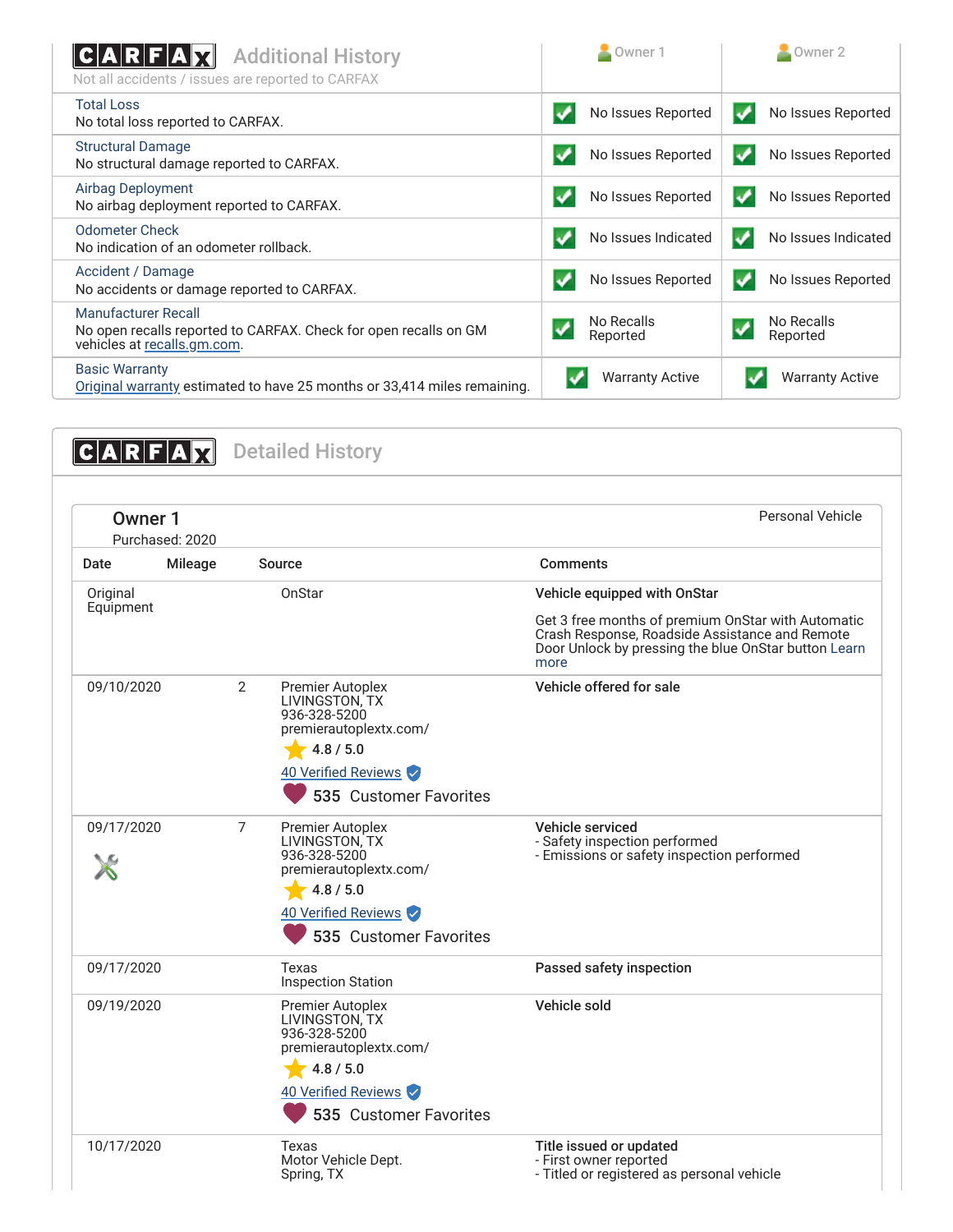|                |       | Title #18720044111250013                                                                                                                                              | - Vehicle color noted as White                                                                                      |
|----------------|-------|-----------------------------------------------------------------------------------------------------------------------------------------------------------------------|---------------------------------------------------------------------------------------------------------------------|
| 05/10/2021     | 2,155 | <b>Auto Auction</b>                                                                                                                                                   | Listed as a dealer vehicle<br>- Vehicle sold                                                                        |
|                |       |                                                                                                                                                                       | Millions of used vehicles are bought and<br>sold at auction every year.                                             |
| 05/14/2021     |       | <b>Central Houston Nissan</b><br>Houston, TX<br>713-661-9955<br>centralhoustonnissan.com/index.ht<br>m<br>4.1 / 5.0<br>166 Verified Reviews<br>497 Customer Favorites | Vehicle serviced<br>- Oil and filter changed<br>- GPS/Navigation system checked<br>- Emissions inspection performed |
| 05/14/2021     | 2,158 | <b>Central Houston Nissan</b><br>Houston, TX<br>713-661-9955<br>centralhoustonnissan.com/index.ht<br>m<br>4.1 / 5.0<br>166 Verified Reviews<br>497 Customer Favorites | Vehicle offered for sale                                                                                            |
| 05/15/2021     |       | <b>Central Houston Nissan</b><br>Houston, TX                                                                                                                          | Vehicle offered for sale                                                                                            |
| 06/17/2021     | 2,586 | <b>Chuck Nash Chevrolet</b><br>San Marcos, TX<br>512-353-7788<br>chucknash.com<br>4.5 / 5.0<br>132 Verified Reviews<br>159 Customer Favorites                         | Vehicle serviced<br>- Maintenance inspection completed<br>- Oil and filter changed<br>- Tires rotated               |
| <b>Owner 2</b> |       |                                                                                                                                                                       | <b>Personal Vehicle</b>                                                                                             |

| Purchased: 2021 |         |                                                                               |                                                                                   |  |
|-----------------|---------|-------------------------------------------------------------------------------|-----------------------------------------------------------------------------------|--|
| Date            | Mileage | Source                                                                        | <b>Comments</b>                                                                   |  |
| 07/03/2021      |         | Texas<br>Motor Vehicle Dept.<br>New Braunfels, TX<br>Title #10131044370250034 | Title issued or updated<br>- New owner reported<br>- Vehicle color noted as White |  |

Have Questions? Consumers, please visit our Help Center at [www.carfax.com](http://www.carfax.com/help). Dealers or Subscribers, please visit our Help Center at [www.carfaxonline.com.](http://www.carfaxonline.com/)



## First Owner

When the first owner(s) obtains a title from a Department of Motor Vehicles as proof of ownership.

## New Owner Reported

When a vehicle is sold to a new owner, the Title must be transferred to the new owner(s) at a Department of Motor Vehicles.

## Ownership History

CARFAX defines an owner as an individual or business that possesses and uses a vehicle. Not all title transactions represent changes in ownership. To provide estimated number of owners, CARFAX proprietary technology analyzes all the events in a vehicle history. Estimated ownership is available for vehicles manufactured after 1991 and titled solely in the US including Puerto Rico. Dealers